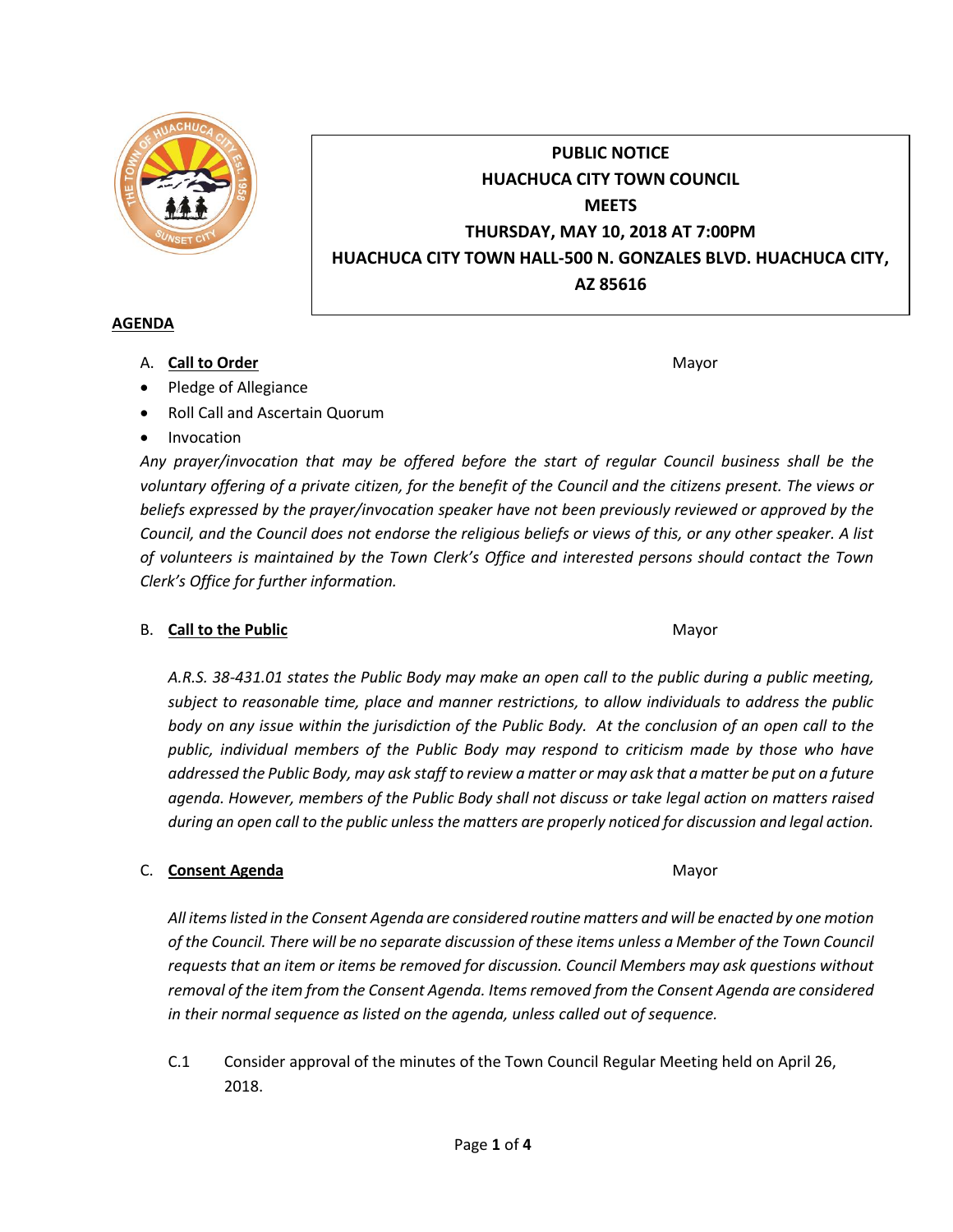- C.2 Consider approval of the minutes of the Town Council Executive Session held on April 26, 2018.
- C.3 Consider approval of the Payment Approval Report in the amount of \$100,828.06.

## D. **Unfinished Business before the Council** Mayor

*Public comment will be taken at the beginning of each agenda item, after the subject has been announced by the Mayor and explained by staff. Any citizen who wishes, may speak one time for five minutes on each agenda item before or after Council discussion. Questions from Council Members, however, may be directed to staff or a member of the public through the Mayor at any time.*

D.1 Discussion and/or Action [Manager Williams]: Council Decision Request for Fuel Retention Area Project Funding Approval.

### E. **New Business before the Council** Mayor

*Public comment will be taken at the beginning of each agenda item, after the subject has been announced by the Mayor and explained by staff. Any citizen who wishes, may speak one time for five minutes on each agenda item before or after Council discussion. Questions from Council Members, however, may be directed to staff or a member of the public through the Mayor at any time.*

- E.1 Discussion and/or Action [Mayor Taylor]: Recognition of Officer Arnett for his Top Cop Nomination.
- E.2 Discussion and/or Action [Mayor Taylor]: Executive [closed] session, pursuant to A.R.S. 38- 431.03A1, for discussion concerning the Annual Performance Evaluation of Town Manager Matthew Williams.
- E.3 Discussion and/or Action [Mayor Taylor]: Report from the Town's landfill consultant, Hugh Walker, concerning all aspects of landfill operations. The Council might vote to go into executive [closed] session, pursuant to A.R.S. 38-431.03(A)(3), for legal advice and consultation with the Town Attorney concerning compliance with regulatory authorities and legal mandates applicable to the Town's landfill operations.
- E.4 Discussion and/or Action [Manager Williams]: First Reading of Ordinance 2018-12, AN ORDINANCE OF THE MAYOR AND COUNCIL OF THE TOWN OF HUACHUCA CITY, ARIZONA, AMENDING THE TOWN CODE, TITLE 5 "BUSINESS LICENSES AND REGULATIONS," CHAPTER 5.05 "BUSINESS LICENSES," SECTIONS 5.05.160, 5.05.180 AND 5.05.190, TO REMOVE THE FEE SCHEDULE FROM THE TOWN CODE AND ALLOW THE TOWN COUNCIL TO ESTABLISH FEES FOR BUSINESS LICENSES BY ADOPTING RESOLUTIONS.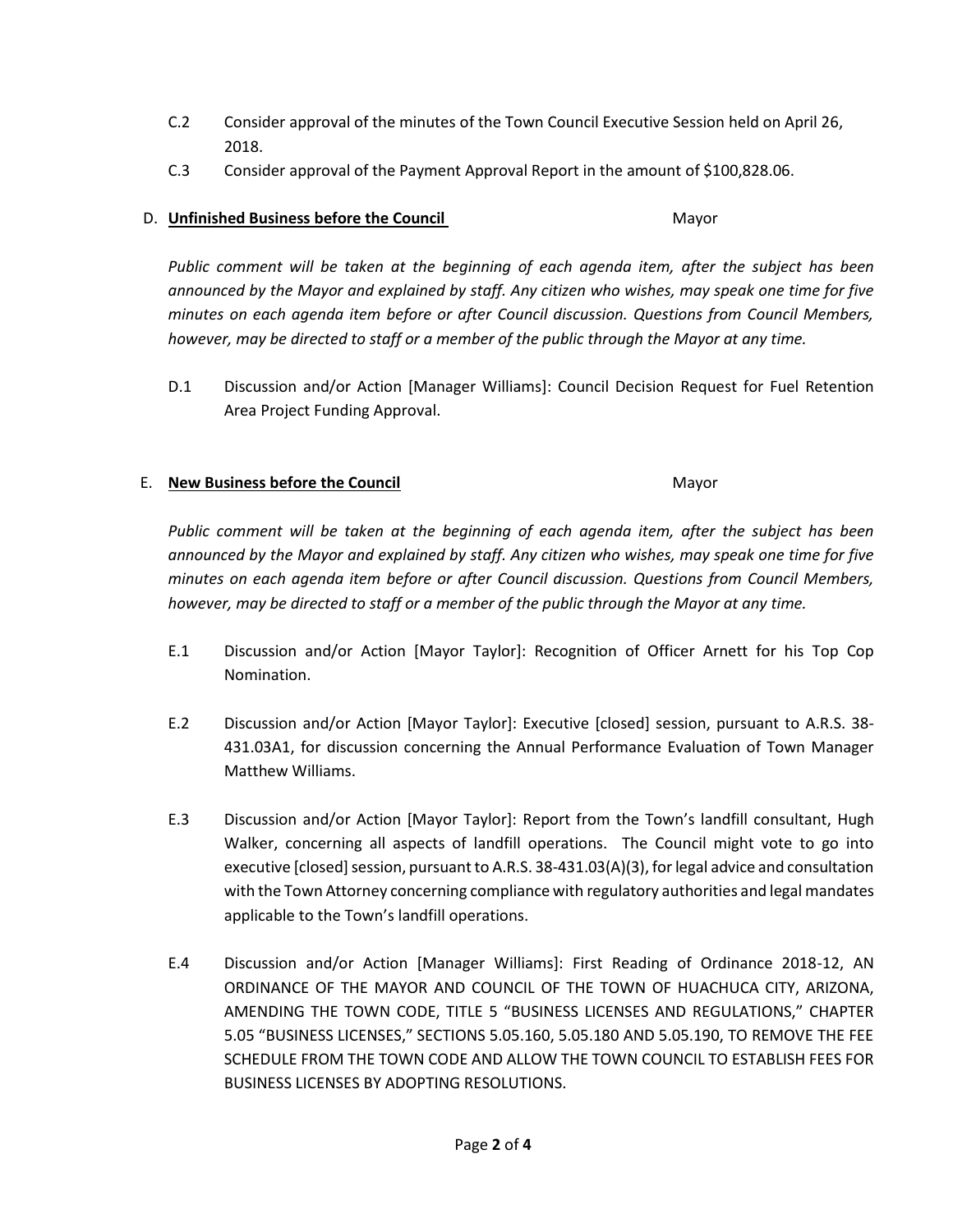- E.5 Discussion and/or Action [Manager Williams] First Reading of Ordinance 2018-13, AN ORDINANCE OF THE MAYOR AND COUNCIL OF THE TOWN OF HUACHUCA CITY, ARIZONA, AMENDING THE TOWN CODE, TITLE 3 "REVENUE AND FINANCE," CHAPTER 3.15 "LIBRARY FEES," SECTION 3.15.010, TO REMOVE THE FEE SCHEDULE FROM THE TOWN CODE AND ALLOW THE TOWN COUNCIL TO ESTABLISH LIBRARY FEES BY ADOPTING RESOLUTIONS.
- E.6 Discussion and/or Action [Manager Williams] First Reading of Ordinance 2018-14, AN ORDINANCE OF THE MAYOR AND COUNCIL OF THE TOWN OF HUACHUCA CITY, ARIZONA, AMENDING THE TOWN CODE, TITLE 10 VEHICLES, TRAFFIC & PARKS, CHAPTER 10.30 "PARKS, RECREATION AND TRANSPORTATION FACILITIES," SECTION 10.30.030 "USE OF COMMUNITY CENTER" TO REMOVE THE REQUIREMENT THAT THE TOWN COUNCIL APPROVE REQUESTS TO USE THE COMMUNITY CENTER.
- E.7 Discussion and/or Action [Manager Williams]: Presentation regarding Landfill economics. This will include discussion of all financial aspects of the Town's landfill operations.
- E.8 Discussion and/or Action [Manager Williams]: Council Decision Request authorizing staff to issue a Request for Proposals for Trash Services.
- E.9 Discussion and/or Action [Manager Williams]: Council Decision Request authorizing staff to issue a Request for Proposals for Audit Services.
- E.10 Discussion and/or Action [Manager Williams]: Council Decision Request authorizing staff to issue a Request for Proposals for Information Technology Services.
- E.11 Discussion and/or Action [Town Clerk]: Approval of Resolution No. 2018-07 authorizing an Intergovernmental agreement with Cochise County for Election Services
- E.12 Discussion and/or Action [Mayor Taylor]: Sierra Vista Metropolitan Planning Organization (SVMPO) Town Council Representative Designation
- E.13 Discussion and/or Action [Manager Williams]: Surplus List Update
- E.14 Discussion and/or Action [Manager Williams]: Authorize staff to declare as surplus the following item(s) to be sold by auction or otherwise disposed of in accordance with Town Policy:

Fire Department

- a. 1990 Seagrave Fire Truck VIN/1F9EU28J1LCST2003
- b. Vintage military trailers (2) no vin provided
- c. Trailer chassis VIN MVD127467
- d. Lot of surplus bicycles